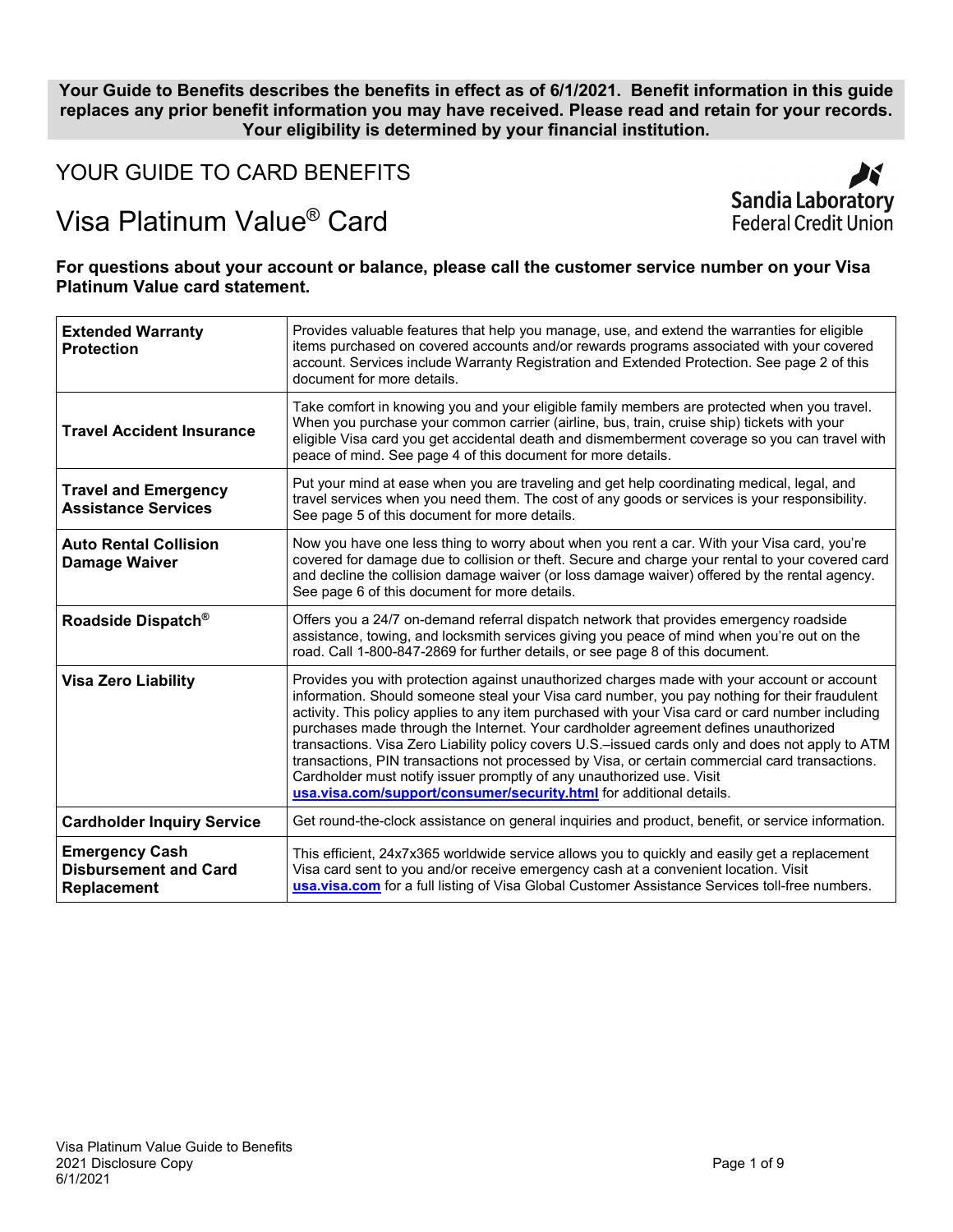# **Extended Warranty Protection Benefit Information**

Product warranties can be inconvenient and cumbersome to use. Let's say You purchased a great gadget about a year ago, but it just stopped working, and You can't find Your sales receipt and warranty information. For all too common situations like these, Extended Warranty Protection can help. Extended Warranty Protection provides You with valuable features that help You manage, use and extend the warranties for eligible items purchased on Your covered Account and/or rewards program associated with Your covered Account. Services include Warranty Registration and Extended Protection. You are eligible for this benefit if You are a cardholder of an eligible card issued in the United States and You purchase either a portion or the entire cost of the item using Your Account and/or rewards program associated with Your covered Account.

## **Here's how Warranty Registration works**

When You purchase an eligible item that carries a manufacturer's warranty, You can register Your purchase by calling **1-800-551-8472 or call collect outside the U.S. at 1-303-967-1096**. You can also register Your purchase online at **[www.cardbenefitservices.com](http://www.cardbenefitservices.com/)**.

The Benefit Administrator will tell You where to send Your item's sales receipt and warranty information, so they can be kept on file should You need them.

If You choose not to register Your item, be sure to keep Your monthly billing statement reflecting the purchase, the itemized sales receipt, the original manufacturer's written U.S. warranty and any additional warranty in a safe place. These documents will be required to verify Your claim.

## **Here's how Extended Protection works**

Your warranty coverage can be doubled up to one (1) additional year on eligible warranties of three (3) years or less. For example, a manufacturer's warranty of three (3) months would be provided with an additional three (3) months of coverage for a combined total of six (6) months of coverage, and a warranty for six (6) months would be provided with an additional six (6) months of coverage for a combined total of twelve (12) months of coverage. However, if the manufacturer's warranty is for three (3) years, it would only be extended one (1) additional year for a combined total of four (4) years of coverage.

This benefit is limited to no more than the original price of the purchased item (as shown on Your credit card receipt), less shipping and handling fees, up to a maximum of ten thousand dollars (\$10,000.00) per claim, and fifty thousand dollars (\$50,000.00) per cardholder.

The benefit covers purchases made both inside and outside the U.S. The eligible item must have a valid original manufacturer's U.S. repair warranty of three (3) years or less, store-purchased dealer warranty, or an assembler warranty.

## **What Extended Protection does** *not* **cover**

- Boats, automobiles, aircraft, and any other motorized vehicles and their motors, equipment, or accessories, including trailers and other items that can be towed by or attached to any motorized vehicle
- Any costs other than those specifically covered under the terms of the original manufacturer's written U.S. repair warranty, as supplied by the original manufacturer, or other eligible warranty
- Items purchased for resale, professional, or commercial use
- Real estate and items which are intended to become part of real estate including, but not limited to, items that are hard-wired or hard-plumbed, garage doors, garage door openers, and ceiling fans
- Rented or leased items
- Computer software
- Medical equipment
- Used or pre-owned items (Refurbished items will be covered as long as it has a warranty with it and would not be considered used or preowned.)
- Losses caused by or resulting from a Cyber Incident.

## **Filing an Extended Protection claim**

To file a claim, call the Benefit Administrator at **1-800-551-8472 or call collect outside the U.S. at 1-303-967-1096**, immediately after the failure of Your covered item. **Please note if You do not notify the Benefit Administrator within sixty (60) days of product failure, Your claim may be denied.**  The Benefit Administrator will request preliminary claim information, direct You to the appropriate repair facility, and send You the claim form. Gift recipients of eligible items are also covered, but they must provide all the documents needed to substantiate their claim.

If You received or purchased a service contract or an extended warranty when You purchased Your item, this benefit will be supplemental to, and in excess of, that coverage.

## **What You must submit to file a claim**

Fill out and sign the claim form the Benefit Administrator sent You, then submit the form **within ninety (90) days** of the product failure, along with the following documents:

- A copy of Your monthly billing statement (showing the last four [4] digits of the Account number) demonstrating that the purchase was made on Your eligible Account and/or rewards program associated with Your covered Account
- If more than one method of payment was used, please provide documentation as to additional currency, voucher, points or any other payment method utilized
- A copy of the itemized sales receipt
- A copy of the original manufacturer's written U.S. warranty, and any other applicable warranty
- A description of the item and its serial number, and any other documentation deemed necessary to substantiate Your claim (this includes bills and, if necessary, a copy of the maintenance record and receipts)
- The original repair estimate or repair bill, indicating cause of failure
- Any other documentation deemed necessary by the Benefit Administrator to substantiate the claim

#### **All claims must be fully substantiated.**

Visa Platinum Value Guide to Benefits 2021 Disclosure Copy Page 2 of 9 6/1/2021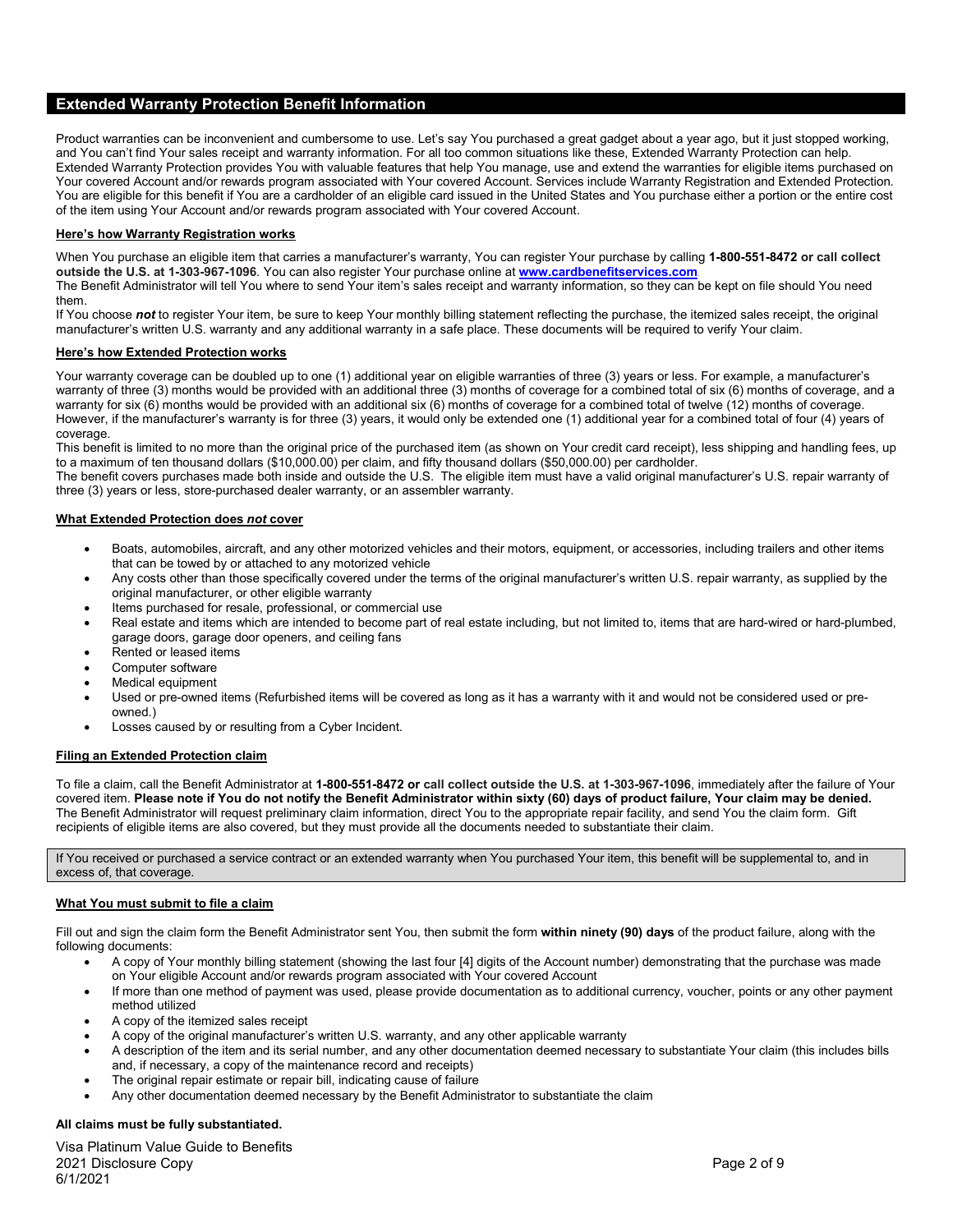# *For faster filing, or to learn more about Extended Warranty Protection, visit* **[www.cardbenefitservices.com](http://www.cardbenefitservices.com/)**

#### **How You will be reimbursed**

If You have substantiated Your claim and met the terms and conditions of the benefit, Your item will be replaced or repaired **at the Benefit Administrator's discretion**, but for no more than the original purchase price of the covered item, as recorded on Your credit card receipt, less shipping and handling fees, up to a maximum of ten thousand dollars (\$10,000.00) per claim, and a maximum of fifty thousand dollars (\$50,000.00) per cardholder. You will only be reimbursed up to the amount charged to Your Account or the program limit, whichever is less.

Under normal circumstances, reimbursement will occur within five (5) business days of the receipt and approval of all required documents. If Your item is to be repaired, You may go to an authorized repair facility and file a claim for reimbursement. Only valid and reasonable repairs made at the manufacturer's authorized repair facility are covered.

In either case, the Benefit Administrator's payment, replacement, or repair made in good faith will fulfill the obligation under this benefit.

#### **Definitions**

**Account** means Your credit or debit card Accounts.

**Computer Programs** means a set of related electronic instructions which direct the operations and functions of a computer or device connected to it, which enable the computer or device to receive, process, store, retrieve or send data.

**Cyber Incident** means any of the following acts:

- (a) unauthorized access to or use of Your Digital Data or a Covered Purchase;
- (b) alteration, corruption, damage, reduction in functionality, manipulation, misappropriation, theft, deletion, erasure, loss of use or destruction of Your Digital Data or Covered Purchase;
- (c) transmission or introduction of a computer virus or harmful code, including ransomware, into or directed against Your Digital Data or Covered Purchase;
- (d) restriction or inhibition of access to or directed against Your Digital Data or Covered Purchase;
- (e) computer errors, including human operating error or omission; power failure, surge, or diminution of electronic systems; or mistakes in legitimate electronic code or damage from code installed on a Covered Purchase during the manufacturing process, upgrade process, or normal maintenance. **Digital Data** means information, concepts, knowledge, facts, images, sounds, instructions, or Computer Programs stored as or on, created or used on, or transmitted to or from computer software (including systems and applications software), on hard or floppy disks, CD-ROMs, tapes, drives, cells, data processing devices or any other repositories of computer software which are used with electronically controlled equipment. Digital Data shall include the capacity of a Covered Purchase to store information, process information, and transmit information over the Internet.

**Eligible Person** means a cardholder who pays for their purchase by using their eligible Account and/or rewards program associated with their covered Account.

You or Your means an Eligible Person who purchase their item to their eligible Account and/or rewards program associated with their covered Account.

# **Additional provisions for Extended Protection**

- Signed or pinned transactions are covered as long as You use Your eligible card to secure the transaction.
- You shall do all things reasonable to avoid or diminish any loss covered by this benefit. This provision will not be unreasonably applied to avoid claims.
- If You make any claim knowing it to be false or fraudulent in any respect, no coverage shall exist for such claim, and Your benefit may be cancelled. Each cardholder agrees that representations regarding claims will be accurate and complete. Any and all relevant provisions shall be void in any case of fraud, intentional concealment, or misrepresentation of material fact.
- No legal action for a claim may be brought against the Provider until sixty (60) days after the Provider receives Proof of Loss. No legal action against the Provider may be brought more than two (2) years after the time for giving Proof of Loss. Further, no legal action may be brought against the Provider unless all the terms of the Guide to Benefits have been complied with fully.
- This benefit is provided to eligible cardholders at no additional cost. The terms and conditions contained in this Guide to Benefits may be modified by subsequent endorsements. Modifications to the terms and conditions may be provided via additional Guide to Benefits mailings, statement inserts, statement messages or electronic notification. The benefits described in this Guide will not apply to cardholders whose Accounts have been suspended or cancelled.
- Termination dates may vary by financial institutions. Your financial institution can cancel or non-renew the benefits for cardholders, and if they do, they will notify You at least thirty (30) days in advance. Indemnity Insurance Company of North America ("Provider") is the underwriter of these benefits and is solely responsible for its administration and claims. The Benefit Administrator provides services on behalf of the Provider.
- After the Benefit Administrator has paid Your claim, all Your rights and remedies against any party in respect of this claim will be transferred to the Benefit Administrator to the extent of the payment made to You. You must give the Benefit Administrator all assistance as may reasonably be required to secure all rights and remedies.
- This benefit does not apply to the extent that trade or economic sanctions or other laws or regulations prohibit the provision of insurance, including, but not limited to, the payment of claims.

# FORM #EWP 10K-50K-3YR – 2021 (04/121) WM-O

# **Travel Accident Insurance Benefits Information**

**Principal Sum: \$500,000**

# **THIS IS AN ACCIDENTAL DEATH AND DISMEMBERMENT ONLY POLICY AND DOES NOT PAY BENEFITS FOR LOSS FROM SICKNESS**

*This Description of Coverage is provided to all eligible Visa Platinum cardholders and replaces any and all Descriptions of Coverage previously issued to the insured with respect to insurance described herein.*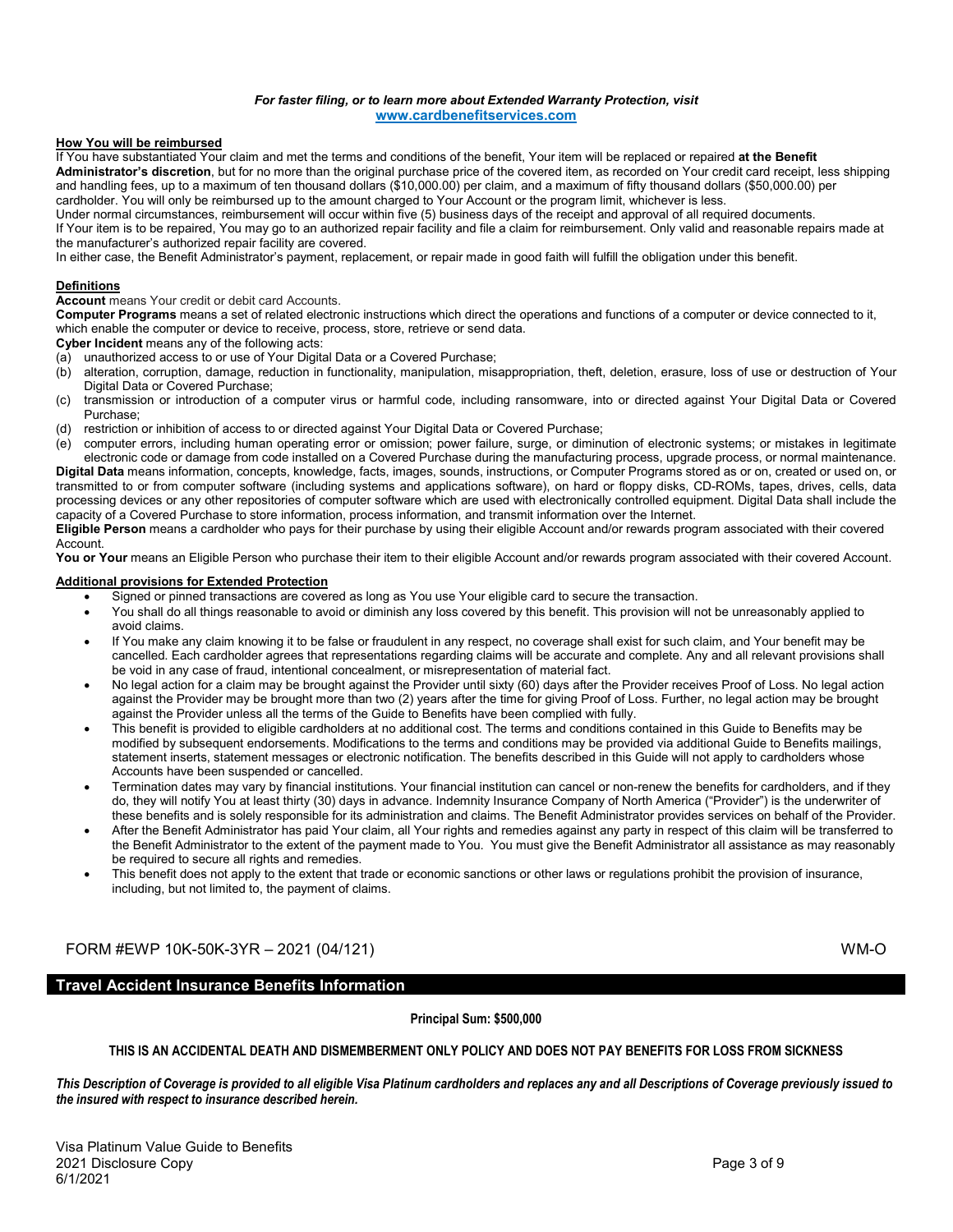# **Eligibility and Period of Coverage**

As a Visa Platinum cardholder, you are covered beginning on 5/2/2016 or the date your credit card is issued, whichever is later.

You and your dependents\* become covered automatically when the entire Common Carrier fare is charged to your covered Visa Platinum card account ("Covered Person"). It is not necessary to notify the financial institution, the Insurance Company, or the Plan Administrator when tickets are purchased. Coverage ends when the policy is terminated.

Your spouse, unmarried dependent child(ren), under age 19 (25 if a full-time student). No age limit for incapacitated child. Incapacitated child means a child incapable of self-sustaining employment by reason of mental retardation or physical handicap, and chiefly dependent on you for support and maintenance. Dependent child(ren) receive fifty percent (50%) of your benefit amount.

# **Benefits**

Subject to the terms and conditions, if a Covered Person's accidental bodily Injury occurs while on a Covered Trip and results in any of the following Losses within one (1) year after the date of the accident, the Insurance Company will pay the following percentage of the Principal Sum for accidental Loss of:

In no event will multiple charge cards obligate the Insurance Company in excess of the stated benefit for any one Loss sustained by a Covered Person as a result of any one accident. The maximum amount payable for all Losses due to the same accident is the Principal Sum.

# **Definitions**

Loss means actual severance through or above the wrist or ankle joints with regard to hands and feet; entire and irrevocable loss of sight, speech or hearing; actual severance through or above the metacarpophalangeal joints with regard to thumb and index fingers. The life benefit provides coverage in the event of a Covered Person's death. If a Covered Person's body has not been found within one (1) year of disappearance, stranding, sinking, or wreckage of any Common Carrier in which the Covered Person was covered as a passenger, then it shall be presumed, subject to all other provisions and conditions of this coverage, the Covered Person suffered loss of life.

**Injury** means bodily injury or injuries, sustained by the insured person which are the direct cause of Loss, independent of disease cause of Loss, independent of disease or bodily infirmity, and occurring while the Covered Person is covered under this policy, while the insurance is in force.

**Covered Trip** means a trip (a) while the Covered Person is riding on a Common Carrier as a passenger and not as a pilot, operator, or crew member and (b) charged to your Visa Platinum card; and (c) that begins and ends at the places designated on the ticket purchased for the trip. Covered Trip will also include travel on a Common Carrier (excluding aircraft), directly to, from, or at any Common Carrier terminal, which travel immediately precedes departure to or follows arrival at the destination designated on the ticket purchased for the Covered Trip.

**Common Carrier** means any scheduled airline, land, or water conveyance licensed for transportation of passengers for hire.

**Exclusions:** No payment will be made for any Loss that occurs in connection with, or is the result of: (a) suicide, attempted suicide, or intentionally self-inflicted injury; (b) any sickness or disease; (c) travel or flight on any kind of aircraft or Common Carrier except as a fare-paying passenger in an aircraft or on a Common Carrier operated on a regular schedule for passenger service over an established route; or (d) war or act of war, whether declared or undeclared.

**Beneficiary:** Benefit for Loss of life is payable to your estate, or to the beneficiary designated in writing by you. All other benefits are payable to you. **Notice of Claim:** Written notice of claim, including your name and reference to Visa Platinum should be mailed to the Plan Administrator within twenty (20) days of a covered Loss or as soon as reasonably possible. The Plan Administrator will send the claimant forms for filing proof of Loss. **The Cost:** This travel insurance is purchased for you by your financial institution.

**Description of Coverage:** This description of coverage details material facts about a Travel Accident Insurance Policy which has been established for you and is underwritten by Virginia Surety Company, Inc. Please read this description carefully. All provisions of the plan are in the master policy form number, VSC-VCC-01 (2/00). Any difference between the policy and this description will be settled according to the provisions of the policy.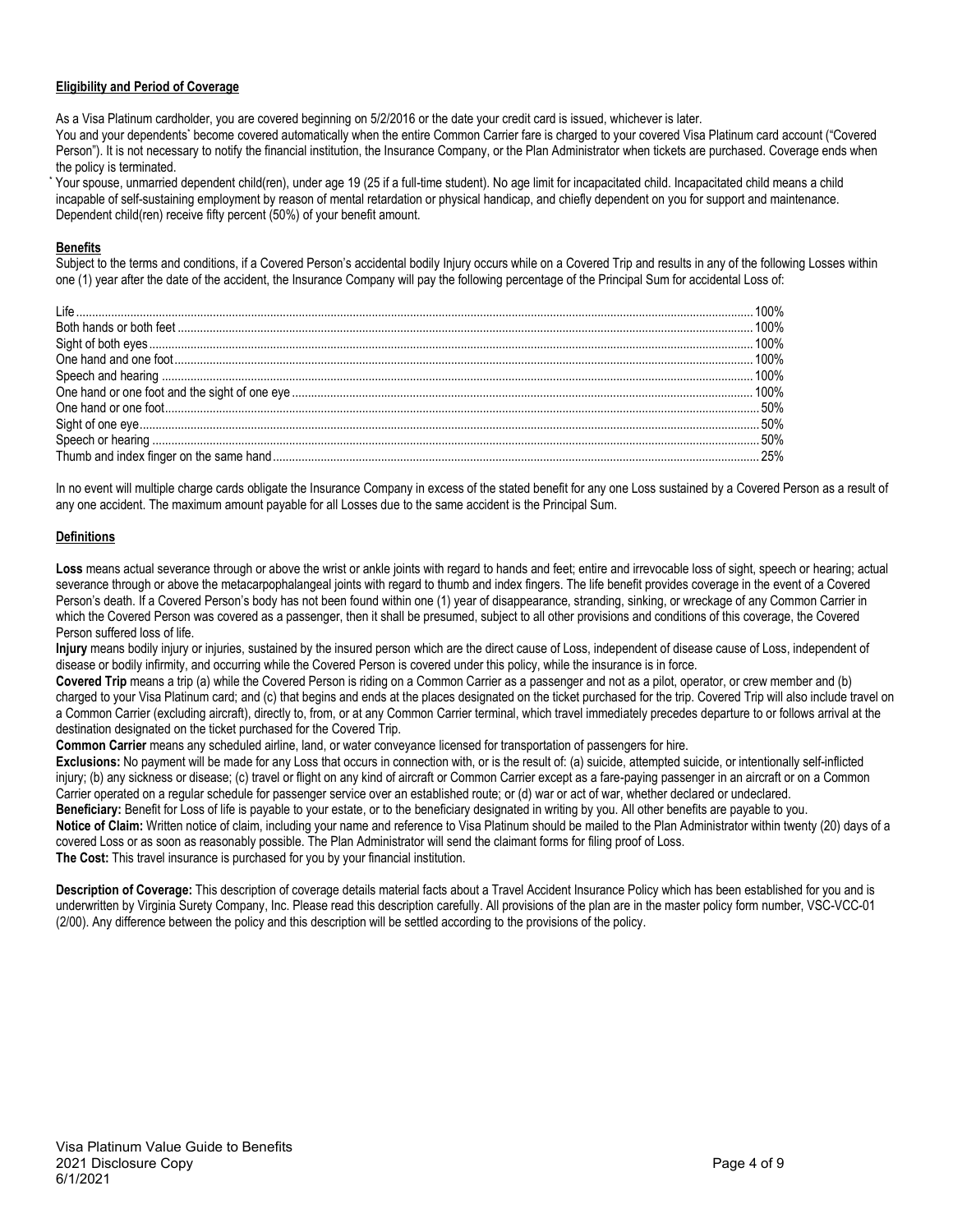| Questions: Answers to specific questions can be obtained by writing to the Plan Administrator: | cbsi Card Benefit Services<br>550 Mamaroneck Avenue. Suite 309<br>Harrison, NY 10528 |
|------------------------------------------------------------------------------------------------|--------------------------------------------------------------------------------------|
| Underwritten by:                                                                               | Virginia Surety Company, Inc.<br>175 West Jackson Blvd.<br>Chicago, IL 60604         |

# **Additional Provisions for Travel Accident Insurance**

Travel Accident Insurance is provided under a master policy of insurance issued by Virginia Surety Company, Inc. (herein referred to as Company). We reserve the right to change the benefits and features of all these programs

The financial institution or the Company can cancel or choose not to renew the Insurance coverages for all Insureds. If this happens, the financial institution will notify the accountholder at least 30 days in advance of the expiration of the policy. Such notices need not be given if substantially similar replacement coverage takes effect without interruption and is provided by the same insurer. Insurance benefits will still apply to Covered Trips commenced prior to the date of such cancellation or nonrenewal, provided all other terms and conditions of coverage are met. Travel Accident Insurance does not apply if your Visa Platinum privileges have been suspended or cancelled. However, insurance benefits will still apply to Covered Trips commenced prior to the date that your account is suspended or cancelled provided all other terms and conditions of coverage are met.

Coverage will be void if, at any time, the accountholder has concealed or misrepresented any material fact or circumstance concerning this coverage or the subject thereof or the accountholder's interest herein, or in the case of any fraud or false swearing by the Insured relating thereto. No person or entity other than the accountholder shall have any legal or equitable right, remedy, or claim for insurance proceeds and/or damages under or arising out of this coverage. No action at law or in equity shall be brought to recover on this coverage prior to the expiration of sixty (60) days after proof of Loss has been furnished in accordance with the requirements of this Description of Coverage.

The Company, at its expense, has the right to have you examined as often as reasonably necessary while a claim is pending. The Company may also have an autopsy made unless prohibited by law.

# *State Amendments*

**For Illinois Residents Only:** The following statement is added: If a Covered Person recovers expenses for sickness or injury that occurred due to the negligence of a third party, the Company has the right to first reimbursement for all benefits the Company paid from any and all damages collected from the negligent third party for those same expenses whether by action at law, settlement, or compromise, by the Covered Person, the Covered Person's parents if the Covered Person is a minor, or the Covered Person's legal representative as a result of that sickness or injury. You are required to furnish any information or assistance, or provide any documents that we may reasonably require in order to exercise our rights under this provision. This provision applies whether or not the third party admits liability.

## ADD (10/07)

# **Travel and Emergency Assistance Services Benefit Information**

Emergencies can escalate quickly when You are traveling away from home. Something that is relatively straight forward when You are not traveling, like replacing prescription medication, can be a difficult task when You are dealing with local laws or language barriers.

Travel and Emergency Assistance Services are made available to help You in case of an emergency while You are traveling away from home. The Benefit Administrator can connect You with the appropriate local emergency and assistance resources available, 24 hours a day, 365 days a year.

## **Please note that due to occasional issues such as distance, location, or time, neither the Benefit Administrator nor its service providers can be responsible for the availability, use, cost, or results of any medical, legal, transportation, or other services.**

# **What are Travel and Emergency Assistance Services and how do I use these services when I need them?**

Travel and Emergency Assistance Services are made available to You, if You are a cardholder of an eligible card issued in the United States. Your spouse and children (dependents under 22 years old) are also eligible to use these services.

Travel and Emergency Assistance Services provide assistance and referral only. You are responsible for the cost of any actual medical, legal, transportation, cash advance, or other services or goods provided.

To use the services, simply call the toll-free, 24-hour Benefit Administrator line at **1-800-992-6029**. **If You are outside the United States, call collect at 1-804-673-1675**.

# **What are the specific services and how can they help me?**

• Emergency Message Service – can record and relay emergency messages for travelers or their immediate family members. The Benefit Administrator will use reasonable efforts to relay emergency messages in accordance with benefit guidelines and limitations, but cannot take responsibility for the failure to transmit any message successfully. *All costs are Your responsibility.*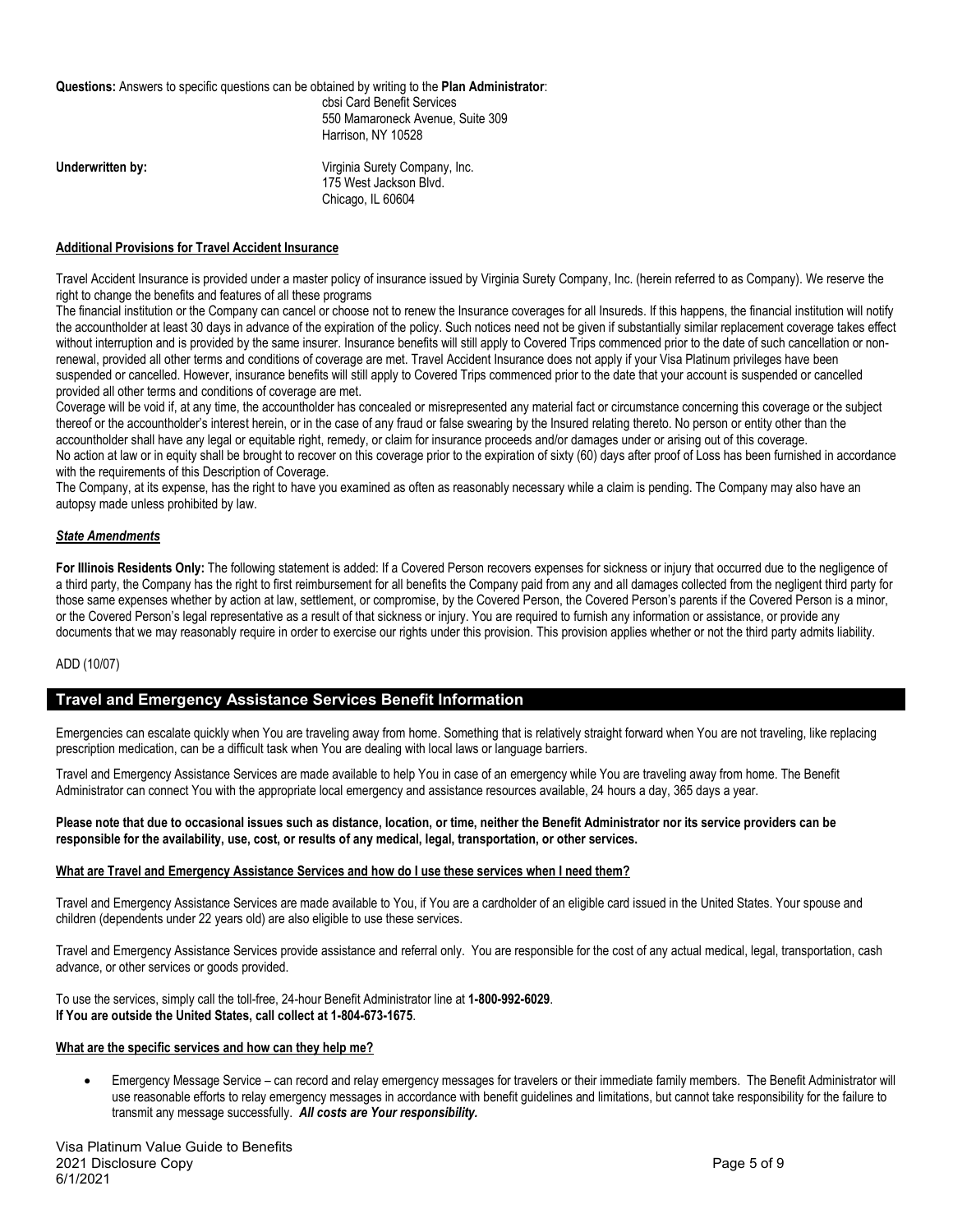- Medical Referral Assistance provides medical referral, monitoring, and follow-up. The Benefit Administrator can give You names of local Englishspeaking doctors, dentists, and hospitals; assign a doctor to consult by phone with local medical personnel, if necessary, to monitor Your condition; keep in contact with Your family, and provide continuing liaison; and help You arrange medical payments from Your personal account. *All costs are Your responsibility.*
- Legal Referral Assistance can arrange contact with English-speaking attorneys and U.S. embassies and consulates if You're detained by local authorities, have a car accident, or need legal assistance. In addition, the Benefit Administrator can coordinate bail payment from Your personal account. The Benefit Administrator can also follow up to make sure bail has been properly handled. *All costs are Your responsibility.*
- Emergency Transportation Assistance can help You make all the necessary arrangements for emergency transportation home or to the nearest medical facility. This includes arranging to bring Your Young children home and helping You stay in contact with family members or employers during the emergency. In the case of a death, the Benefit Administrator can make arrangements to repatriate the remains. *All costs are Your responsibility.*
- Emergency Ticket Replacement helps You through Your carrier's lost ticket reimbursement process and assists in the delivery of a replacement ticket to You, should You lose Your ticket**.** *All costs are Your responsibility.*
- Lost Luggage Locator Service can help You through the Common Carrier's claim procedures or can arrange shipment of replacement items if an airline or Common Carrier loses Your checked luggage. *You are responsible for the cost of any replacement items shipped to You.*
- Emergency Translation Services provides telephone assistance in all major languages and helps find local interpreters, if available, when You need more extensive assistance. *All costs are Your responsibility.*
- Prescription Assistance and Valuable Document Delivery Arrangements can help You fill or replace prescriptions, subject to local laws, and can arrange pickup and delivery of Your prescriptions filled for You at local pharmacies. It can also help transport critical documents that You may have left at Your home or elsewhere. *All costs are Your responsibility.*
- Pre-Trip Assistance can give You information on Your destination before You leave such as ATM locations, currency exchange rates, weather reports, health precautions, necessary immunizations, and required passport visas.

# **Definitions**

**Common Carrier** means any mode of transportation by land, water or air operating for hire under a license to carry passengers for which a ticket must be purchased prior to travel. Does not include taxi, limousine service, commuter rail or commuter bus lines.

**You or Your** means an eligible person whose name is embossed on an eligible U.S. issued card, and You reside in the United States.

# **Additional Provisions for Travel and Emergency Assistance Services**

This benefit is provided to eligible cardholders at no additional cost. The terms and conditions contained in this Guide to Benefits may be modified by subsequent endorsements. Modifications to the terms and conditions may be provided via additional Guide to Benefits mailings, statement inserts, statement messages or electronic notification. The benefits described in this Guide to Benefits will not apply to cardholders whose accounts have been suspended or cancelled.

FORM #VTEAS – 2017 (Stand 04/17) TEAS-O

# **Auto Rental Collision Damage Waiver Benefit Information**

No cardholder wants to incur the expense of repairing or replacing a rented car. But accidents do happen, and vehicles do get stolen. No matter what happens to Your rental car, You can be covered with Auto Rental Collision Damage Waiver. Auto Rental Collision Damage Waiver reimburses You for damages caused by theft or collision -- up to the Actual Cash Value of most rented cars. Auto Rental Collision Damage Waiver covers no other type of loss. For example, in the event of a collision involving Your rented vehicle, damage to any other driver's car or the injury of anyone or anything is not covered. Rental periods of fifteen (15) consecutive days within Your country of residence, and thirty-one (31) consecutive days outside it, are both covered. (Longer rental periods, however, are *not* covered.)

You are eligible for this benefit if Your name is embossed on an eligible card issued in the United States and You use it to initiate and complete Your entire car rental transaction. Only You as the primary car renter and any additional drivers permitted by the Rental Car Agreement are covered.

# **How Auto Rental Collision Damage Waiver Works with Other Insurance**

Auto Rental Collision Damage Waiver covers theft, damage, valid loss-of-use charges imposed and substantiated by the auto rental company, administrative fees and reasonable and customary towing charges, due to a covered theft or damage to the nearest qualified repair facility. If You *do* have personal automobile insurance or other insurance that covers theft or damage, this benefit reimburses You for the deductible portion of Your car insurance or other insurance, along with any unreimbursed portion of administrative and loss-of-use charges imposed by the car rental company, as well as reasonable towing charges while the car was Your responsibility.

If You *do not* have personal automobile insurance or any other insurance, the benefit reimburses You for covered theft, damage, or administrative and loss-of-use charges imposed by the rental company, as well as reasonable towing charges that occur while You are responsible for the vehicle. If You are renting outside of Your country of residence, the coverage provided under this benefit is primary and reimburses You for covered theft, damage, or administrative and loss-of-use charges imposed by the rental company, as well as reasonable towing charges that occur while You are responsible for the vehicle.

## **How to use Auto Rental Collision Damage Waiver**

- 1. Use Your card to initiate and complete Your entire car rental transaction.<br>2. Review the auto rental agreement and decline the rental company's collis
- 2. Review the auto rental agreement and decline the rental company's collision damage waiver (CDW/LDW) option, or a similar provision, **as accepting this coverage will cancel out Your benefit**. If the rental company insists that You purchase their insurance or collision damage waiver, **call the Benefit Administrator for assistance at 1-800-348-8472. Outside the United States, call collect at 1-804-673-1164.**

## **Before You leave the lot, be sure to check the car for any prior damage.**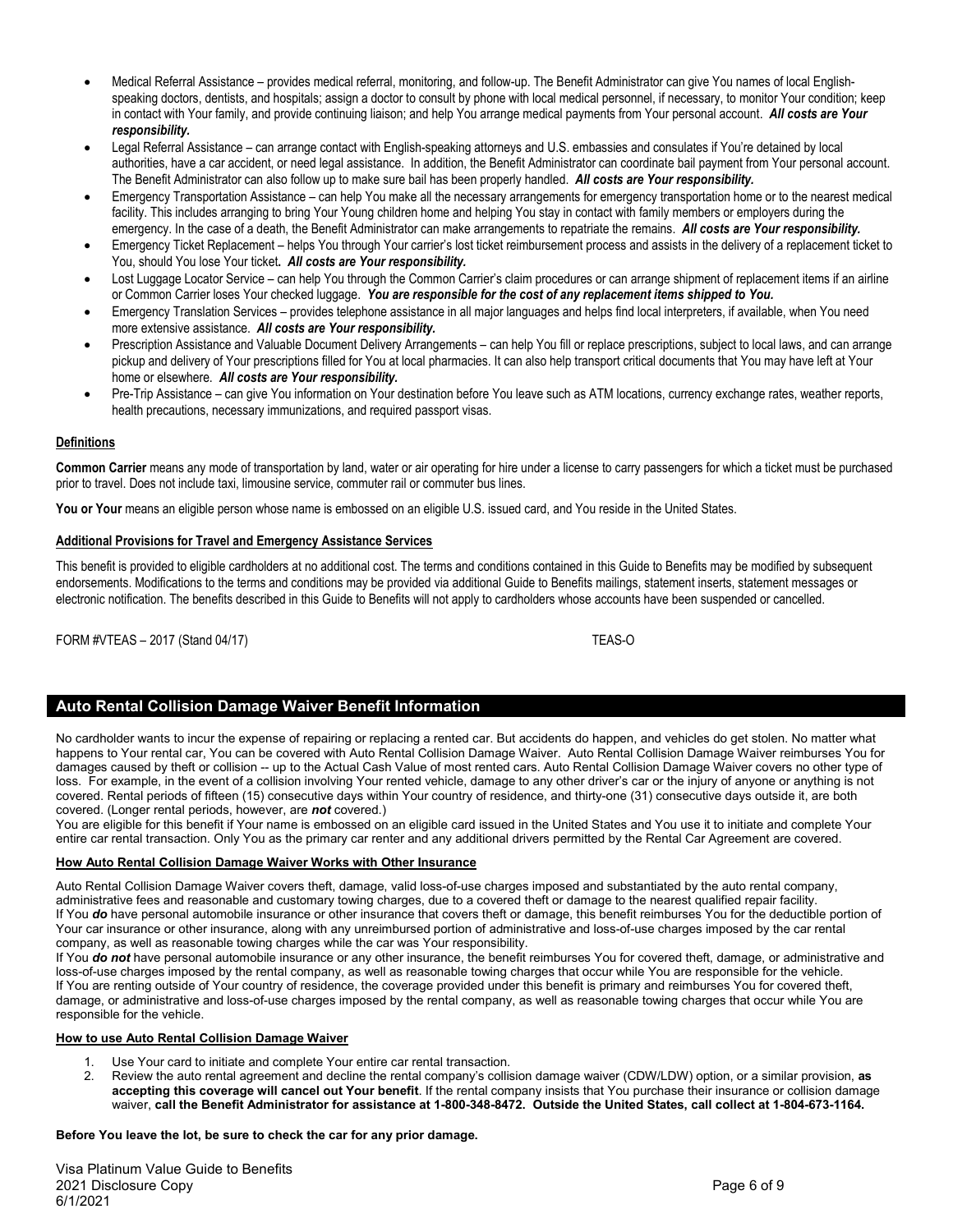This benefit is in effect during the time the rental car is in Your (or an authorized driver's) control, and it terminates when the rental company reassumes control of their vehicle.

This benefit is available in the United States and most foreign countries (**with the exception of Israel, Jamaica, the Republic of Ireland or Northern Ireland**). However, this benefit is not available where precluded by law, or where it's in violation of the territory terms of the auto rental agreement, or when prohibited by individual merchants. **Because regulations vary outside the United States, check with Your auto rental company and the Benefit Administrator before You travel, to be sure that Auto Rental Collision Damage Waiver will apply.**

#### **Vehicles** *not* **covered**

Certain vehicles are *not* covered by this benefit, they consist of: expensive, exotic, and antique cars; cargo vans; certain vans; vehicles with an open cargo bed; trucks; motorcycles; mopeds; motorbikes; limousines; and recreational vehicles.

Examples of expensive or exotic cars are the Alfa Romeo, Aston Martin, Bentley, Corvette, Ferrari, Jaguar, Lamborghini, Lotus, Maserati, Maybach, McLaren, Porsche, Rolls Royce, and Tesla. However, selected models of Audi, BMW, Mercedes-Benz, Cadillac, Infiniti, Land Rover, Lexus, Lincoln, and Range Rover *are* covered.

An antique car is defined as one that is over twenty (20) years old, or one that has not been manufactured for ten (10) years or more. Vans are not covered. But those designed as small-group transportation vehicles (seating up to nine (9) people, including the driver) *are* covered.

#### **If You have questions about a specific vehicle's coverage or organization where the vehicle is being reserved, call the Benefit Administrator at 1-800-348-8472, or call collect outside the United States at 1-804-673-1164.**

#### **Related instances & losses** *not* **covered**

- Any obligation You assume under any agreement (other than the deductible on Your personal auto policy)
- Any violation of the auto rental agreement or this benefit
- Injury of anyone, or damage to anything, inside or outside the Rental Vehicle
- Loss or theft of personal belongings
- Personal liability
- Expenses assumed, waived, or paid by the auto rental company, or its insurer
- The cost of any insurance, or collision damage waiver, offered by or purchased through the auto rental company
- Depreciation of the Rental Vehicle caused by the incident including, but not limited to, "diminished value"
- Expenses reimbursable by Your insurer, employer, or employer's insurance
- Theft or damage due to intentional acts, or due to the driver(s) being under the influence of alcohol, intoxicants, or drugs, or due to contraband, or illegal activities
- Wear and tear, gradual deterioration, or mechanical breakdown
- Items not installed by the original manufacturer
- Damage due to off-road operation of the Rental Vehicle
- Theft or damage due to hostility of any kind (including, but not limited to, war, invasion, rebellion, insurrection, or terrorist activities)
- Confiscation by authorities
- Vehicles that do not meet the definition of covered vehicles
- Rental periods that either exceed, or are intended to exceed, fifteen (15) consecutive days, within Your country of residence, or thirty-one (31) days outside Your country of residence
- Leases and mini leases
- Theft or damage as a result of the authorized driver's and/or cardholder's lack of reasonable care in protecting the Rental Vehicle before and/or after damage or theft occurs (for example, leaving the car running and unattended)
- Theft or damage reported more than forty-five (45) days\* after the date of the incident
- Theft or damage for which a claim form has not been received within ninety (90) days\* from the date of the incident
- Theft or damage for which all required documentation has not been received within three hundred and sixty-five (365) days after the date of the incident
- Theft or damage from rental transactions that originated in Israel, Jamaica, the Republic of Ireland, or Northern Ireland
- Losses caused by or resulting from a Cyber Incident

## **\*Not applicable to residents in certain states**

#### **Filing a claim**

It is Your responsibility as a cardholder to make every effort to protect Your Rental Vehicle from damage or theft. If You have an accident, or Your Rental Vehicle has been stolen, immediately call the Benefit Administrator at **1-800-348-8472** to report the incident, regardless of whether Your liability has been established. Outside the United States, call collect at **1**-**804-673-1164**.

You should report the theft or damage as soon as possible but no later **than forty-five (45) days** from the date of the incident.

The Benefit Administrator reserves the right to deny any claim containing charges that would not have been included, if notification occurred before the expenses were incurred. Thus, it's in Your best interest to notify the Benefit Administrator immediately after an incident. Reporting to any other person will not fulfill this obligation.

#### **What You must submit to file a claim**

At the time of the theft or damage, or when You return the Rental Vehicle, ask Your car rental company for the following documents:

- A copy of the accident report form
- A copy of the initial and final auto rental agreements (front and back)
- A copy of the repair estimate and itemized repair bill
- Two (2) photographs of the damaged vehicle, if available
- A police report, if obtainable
- A copy of the demand letter which indicates the costs You are responsible for and any amounts that have been paid toward the claim

Submit all of the above documents from the rental company, along with the following documents, to the Benefit Administrator:

Visa Platinum Value Guide to Benefits 2021 Disclosure Copy Page 7 of 9 6/1/2021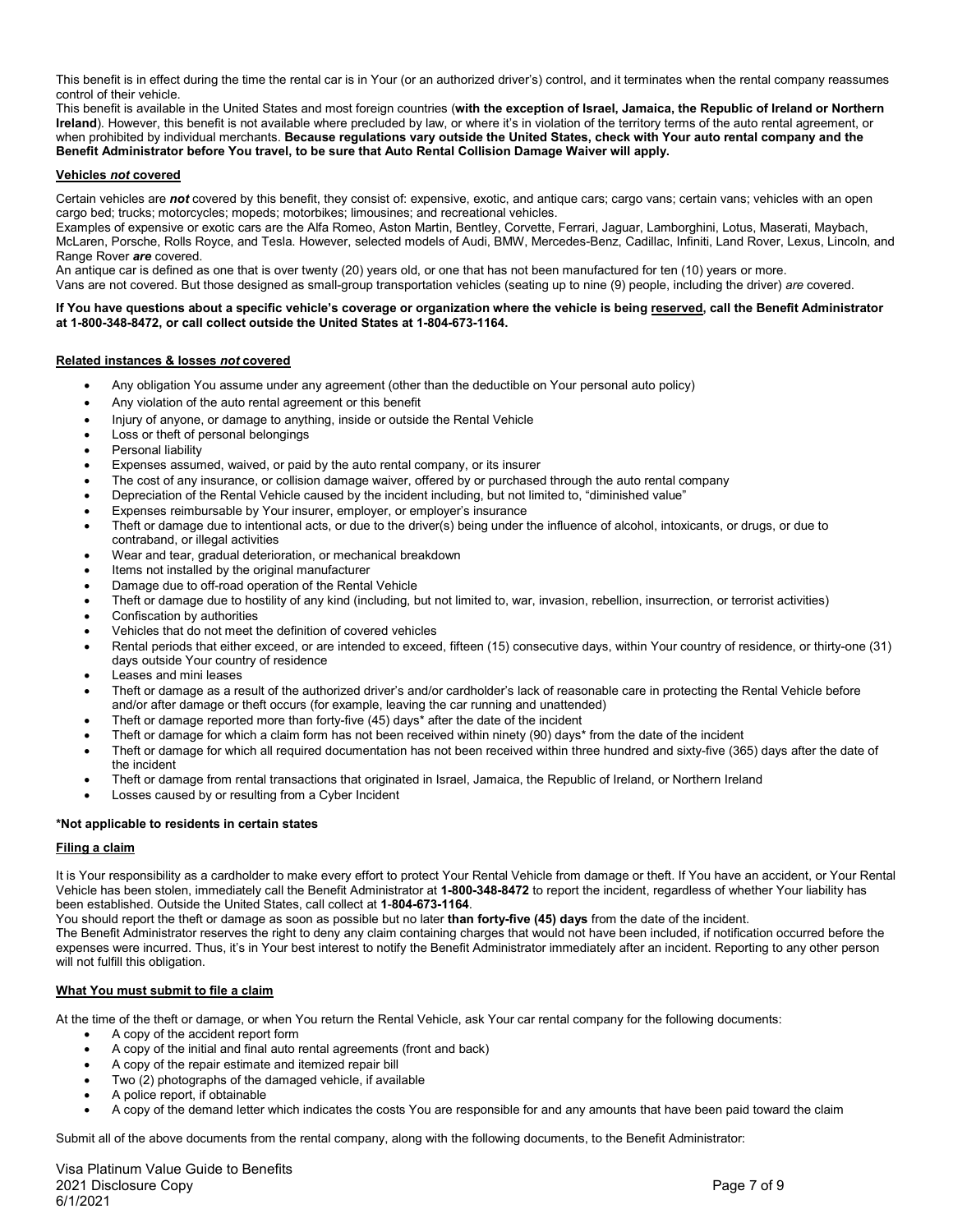- The completed and signed Auto Rental Collision Damage Waiver claim form (Important: This must be postmarked within ninety (90) days\* of the theft or damage date, even if all other required documentation is not yet available – **or Your claim may be denied**).
- A copy of Your monthly billing statement (showing the last 4 digits of the Account number) demonstrating that the entire rental transaction was made on Your eligible Account.
- A statement from Your insurance carrier (and/or Your employer or employer's insurance carrier, if applicable), or other reimbursement showing the costs for which You are responsible, and any amounts that have been paid toward the claim. Or, if You have no applicable insurance or reimbursement, a statement of no insurance or reimbursement is required.
- A copy of Your primary insurance policy's Declarations Page (if applicable) to confirm Your deductible (This means the document(s) in Your insurance policy that lists names, coverages, limits, effective dates, and deductibles).
- Any other documentation required by the Benefit Administrator to substantiate the claim.

Finally, please note that all remaining documents must be postmarked within three hundred and sixty-five (365) days\* of the theft or damage date **or Your claim may be denied.**

# **\*Not applicable to residents of certain states.**

# *For faster filing, or to learn more about Auto Rental Collision Damage Waiver, visit [www.eclaimsline.com](http://www.eclaimsline.com/)*

# **Finalizing Your claim**

Your claim will typically be finalized within 15 (fifteen) days, after the Benefit Administrator has received all the documentation needed to substantiate Your claim.

# **Transference of claims**

Once Your claim has been paid, all Your rights and remedies against any party in regard to this theft or damage will be transferred to the Benefit Administrator, to the extent of the cost of payment made to You. You must give the Benefit Administrator all assistance as may reasonably be required to secure all rights and remedies.

# **Definitions**

## **Account** means Your credit or debit card Accounts.

**Actual Cash Value** means the amount a Rental Vehicle is determined to be worth based on its market value, age and condition at the time of loss. **Computer Programs** means a set of related electronic instructions which direct the operations and functions of a computer or device connected to it, which enable the computer or device to receive, process, store, retrieve or send data.

**Cyber Incident** means any of the following acts:

- (f) unauthorized access to or use of Your Digital Data or Rental Vehicle;
- (g) alteration, corruption, damage, reduction in functionality, manipulation, misappropriation, theft, deletion, erasure, loss of use or destruction of Your Digital Data or Rental Vehicle;
- (h) transmission or introduction of a computer virus or harmful code, including ransomware, into or directed against Your Digital Data or Rental Vehicle;
- (i) restriction or inhibition of access to or directed against Your Digital Data or Rental Vehicle;
- (j) computer errors, including human operating error or omission; power failure, surge, or diminution of electronic systems; or mistakes in legitimate electronic code or damage from code installed on a Rental Vehicle during the manufacturing process, upgrade process, or normal maintenance

**Digital Data** means information, concepts, knowledge, facts, images, sounds, instructions, or Computer Programs stored as or on, created or used on, or transmitted to or from computer software (including systems and applications software), on hard or floppy disks, CD-ROMs, tapes, drives, cells, data processing devices or any other repositories of computer software which are used with electronically controlled equipment. Digital Data shall include the capacity of a Rental Vehicle to store information, process information, and transmit information over the Internet. **Eligible Person** means a cardholder who pays for their auto rental by using their eligible Account.

**Rental Car Agreement** means the entire contract an eligible renter receives when renting a Rental Vehicle from a rental car agency which describes in full all of the terms and conditions of the rental, as well as the responsibilities of all parties under the contract.

**Rental Vehicle** means a land motor vehicle with four or more wheels as described in the participating organization's disclosure statement which the eligible renter has rented for the period of time shown on the Rental Car Agreement and does not have a manufacturer's suggested retail price exceeding the amount shown on the participating organization's disclosure statement

**You or Your** means an Eligible Person who uses their eligible card to initiate and complete the rental car transaction.

## **Additional provisions for Auto Rental Collision Damage Waiver**

- Signed or pinned transactions are covered as long as You use Your eligible Account to secure the transaction.
- You shall do all things reasonable to avoid or diminish any loss covered by this benefit. This provision will not be unreasonably applied to avoid claims.
- If You make any claim knowing it to be false or fraudulent in any respect, no coverage shall exist for such claim, and Your benefit may be cancelled. Each cardholder agrees that representations regarding claims will be accurate and complete. Any and all relevant provisions shall be void in any case of fraud, intentional concealment, or misrepresentation of material fact.
- No legal action for a claim may be brought against the Provider until sixty (60) days after the Provider receives Proof of Loss. No legal action against the Provider may be brought more than two (2) years after the time for giving Proof of Loss. Further, no legal action may be brought against the Provider unless all the terms of the Guide to Benefits have been complied with fully.
- This benefit is provided to eligible cardholders at no additional cost. The terms and conditions contained in this Guide to Benefits may be modified by subsequent endorsements. Modifications to the terms and conditions may be provided via additional Guide to Benefits mailings, statement inserts, statement messages or electronic notification. The benefits described in this Guide to Benefits will not apply to cardholders whose Accounts have been suspended or cancelled.
- Termination dates may vary by financial institutions. Your financial institution can cancel or non-renew the benefits for cardholders, and if they do, they will notify You at least thirty (30) days in advance. Indemnity Insurance Company of North America ("Provider") is the underwriter of these benefits and is solely responsible for its administration and claims. The Benefit Administrator provides services on behalf of the Provider.